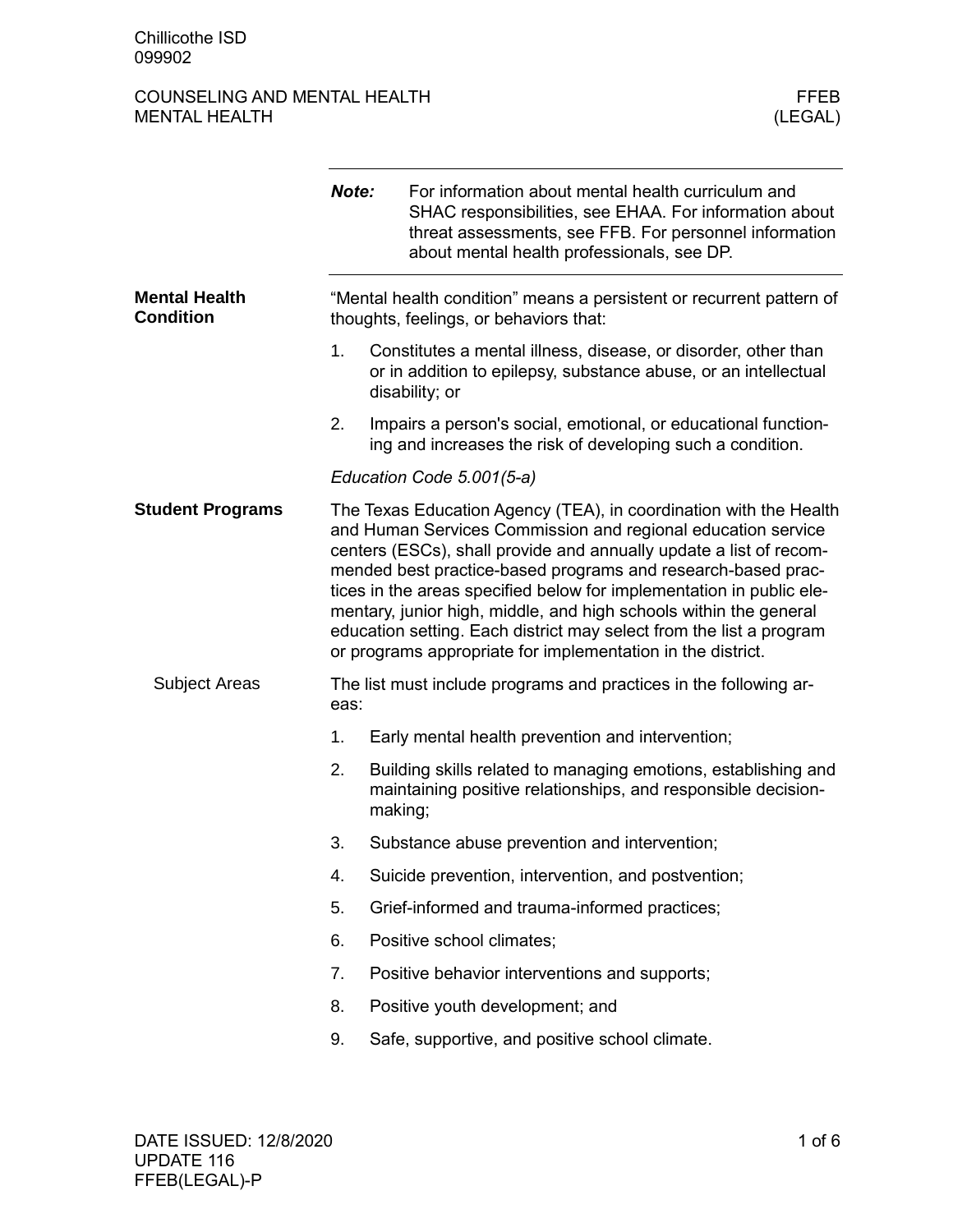### COUNSELING AND MENTAL HEALTH FEER MENTAL HEALTH (LEGAL) MENTAL HEALTH

|                             | "School climate" means the quality and character of school life, in-<br>cluding interpersonal relationships, teaching and learning prac-<br>tices, and organizational structures, as experienced by students<br>enrolled in the district, parents of those students, and personnel<br>employed by the district. |                                                                                                                                                                                                                                                                                                                                                                                                                                                                                |  |  |  |
|-----------------------------|-----------------------------------------------------------------------------------------------------------------------------------------------------------------------------------------------------------------------------------------------------------------------------------------------------------------|--------------------------------------------------------------------------------------------------------------------------------------------------------------------------------------------------------------------------------------------------------------------------------------------------------------------------------------------------------------------------------------------------------------------------------------------------------------------------------|--|--|--|
|                             | [For information on employee training, see DMA.]                                                                                                                                                                                                                                                                |                                                                                                                                                                                                                                                                                                                                                                                                                                                                                |  |  |  |
| Practices and<br>Procedures |                                                                                                                                                                                                                                                                                                                 | A district shall develop practices and procedures concerning each<br>area listed above, including mental health promotion and interven-<br>tion, substance abuse prevention and intervention, and suicide pre-<br>vention, that:                                                                                                                                                                                                                                               |  |  |  |
|                             | 1.                                                                                                                                                                                                                                                                                                              | Include a procedure for providing educational material to all<br>parents and families in the district that contains information on<br>identifying risk factors, accessing resources for treatment or<br>support provided on and off campus, and accessing available<br>student accommodations provided on campus;                                                                                                                                                              |  |  |  |
|                             | 2.                                                                                                                                                                                                                                                                                                              | Include a procedure for providing notice of a recommendation<br>for early mental health or substance abuse intervention re-<br>garding a student to a parent or guardian of the student within<br>a reasonable amount of time after the identification of early<br>warning signs, which may include declining academic perfor-<br>mance, depression, anxiety, isolation, unexplained changes in<br>sleep or eating habits, and destructive behavior toward self<br>and others; |  |  |  |
|                             | 3.                                                                                                                                                                                                                                                                                                              | Include a procedure for providing notice of a student identified<br>as at risk of attempting suicide to a parent or guardian of the<br>student within a reasonable amount of time after the identifi-<br>cation of early warning signs;                                                                                                                                                                                                                                        |  |  |  |
|                             | 4.                                                                                                                                                                                                                                                                                                              | Establish that the district may develop a reporting mechanism<br>and may designate at least one person to act as a liaison of-<br>ficer in the district for the purposes of identifying students in<br>need of early mental health or substance abuse intervention<br>or suicide prevention;                                                                                                                                                                                   |  |  |  |
|                             | 5.                                                                                                                                                                                                                                                                                                              | Set out available counseling alternatives for a parent or<br>guardian to consider when his or her child is identified as pos-<br>sibly being in need of early mental health or substance abuse<br>intervention or suicide prevention; and                                                                                                                                                                                                                                      |  |  |  |
|                             | 6.                                                                                                                                                                                                                                                                                                              | Include procedures:                                                                                                                                                                                                                                                                                                                                                                                                                                                            |  |  |  |
|                             |                                                                                                                                                                                                                                                                                                                 | To support the return of a student to school following<br>a.<br>hospitalization or residential treatment for a mental<br>health condition or substance abuse; and                                                                                                                                                                                                                                                                                                              |  |  |  |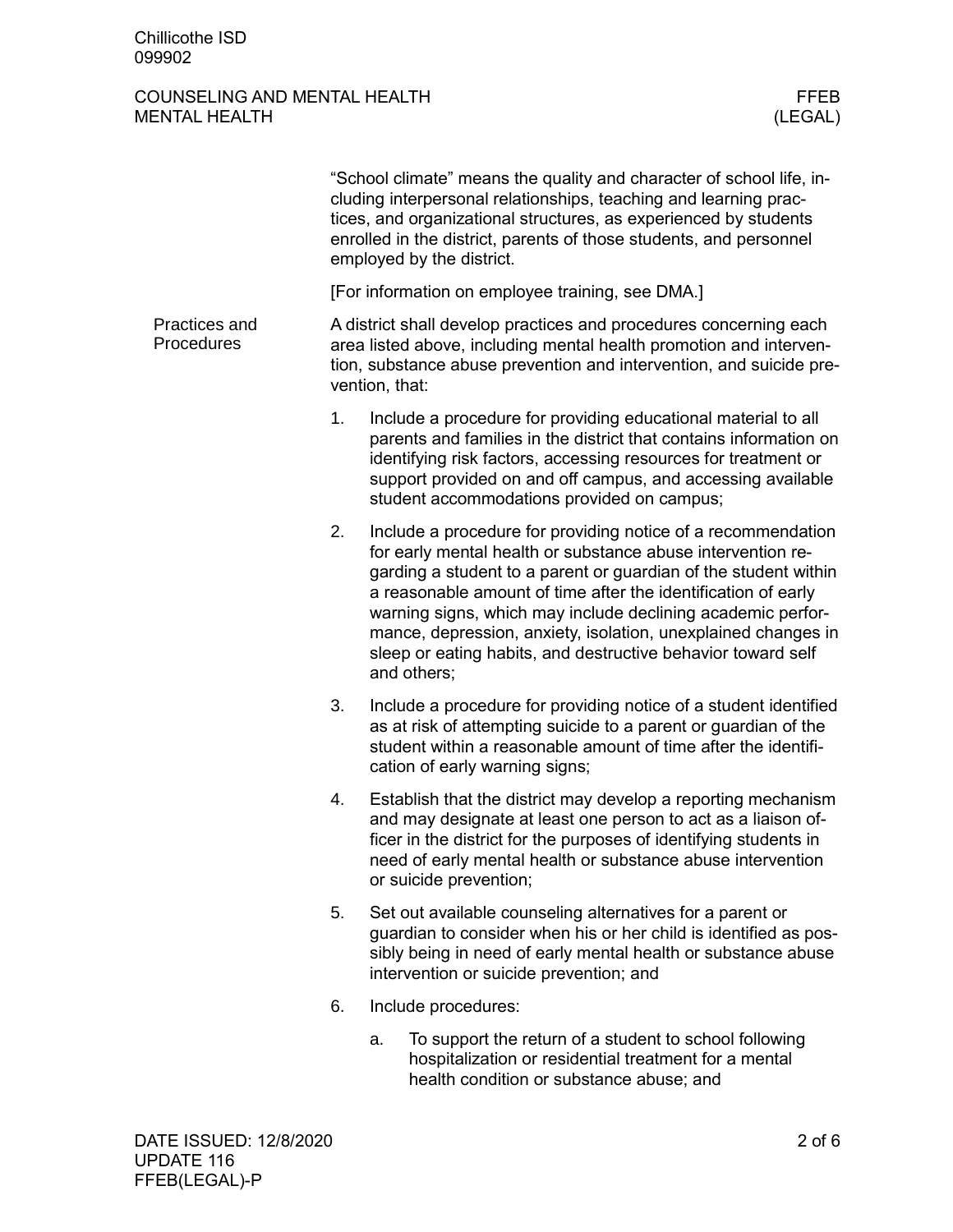# COUNSELING AND MENTAL HEALTH FFEB FFEB MENTAL HEALTH (LEGAL) MENTAL HEALTH

|                                                                  |                                                                                                                                                                                                                                                                                                                                                                                                                                                                                                                                                                                                       | b.<br>For suicide prevention, intervention, and postvention.                                                                                 |  |  |
|------------------------------------------------------------------|-------------------------------------------------------------------------------------------------------------------------------------------------------------------------------------------------------------------------------------------------------------------------------------------------------------------------------------------------------------------------------------------------------------------------------------------------------------------------------------------------------------------------------------------------------------------------------------------------------|----------------------------------------------------------------------------------------------------------------------------------------------|--|--|
|                                                                  | The practices and procedures may address multiple subject areas<br>[see Subject Areas, above]. The practices and procedures must<br>prohibit the use without the prior consent of a student's parent or<br>guardian of a medical screening of the student as part of the pro-<br>cess of identifying whether the student is possibly in need of early<br>mental health or substance abuse intervention or suicide preven-<br>tion.                                                                                                                                                                    |                                                                                                                                              |  |  |
|                                                                  | The practices and procedures developed must be included in the<br>annual student handbook and the district improvement plan under<br>Education Code 11.252. [See BQ]                                                                                                                                                                                                                                                                                                                                                                                                                                  |                                                                                                                                              |  |  |
|                                                                  | Nothing in these provisions is intended to interfere with the rights of<br>parents or guardians and the decision-making regarding the best<br>interest of the child. Practices and procedures developed in ac-<br>cordance with these provisions are intended to notify a parent or<br>guardian of a need for mental health or substance abuse interven-<br>tion so that a parent or guardian may take appropriate action.<br>These provisions do not give districts the authority to prescribe<br>medications. Any and all medical decisions are to be made by a<br>parent or guardian of a student. |                                                                                                                                              |  |  |
|                                                                  | other.                                                                                                                                                                                                                                                                                                                                                                                                                                                                                                                                                                                                | "Postvention" includes activities that promote healing necessary to<br>reduce the risk of suicide by a person affected by the suicide of an- |  |  |
|                                                                  |                                                                                                                                                                                                                                                                                                                                                                                                                                                                                                                                                                                                       | Education Code 38.351(a)-(f), (i)-(o)                                                                                                        |  |  |
| Immunity                                                         | The above requirements do not waive any immunity from liability of<br>a district or of district officers or employees, create any liability for a<br>cause of action against a district or against district officers or em-<br>ployees, or waive any immunity from liability under Civil Practice<br>and Remedies Code 74.151. Education Code 38.352                                                                                                                                                                                                                                                  |                                                                                                                                              |  |  |
| <b>Consent to</b><br><b>Examinations, Tests,</b><br>or Treatment | A district employee must obtain the written consent of a child's par-<br>ent before the employee may conduct a psychological examina-<br>tion, test, or treatment, unless the examination, test, or treatment is<br>required by:                                                                                                                                                                                                                                                                                                                                                                      |                                                                                                                                              |  |  |
|                                                                  | 1.                                                                                                                                                                                                                                                                                                                                                                                                                                                                                                                                                                                                    | TEA's policy concerning child abuse investigations and re-<br>ports under Education Code 38.004; or                                          |  |  |
|                                                                  | 2.                                                                                                                                                                                                                                                                                                                                                                                                                                                                                                                                                                                                    | State or federal law regarding requirements for special educa-<br>tion.                                                                      |  |  |
|                                                                  |                                                                                                                                                                                                                                                                                                                                                                                                                                                                                                                                                                                                       | Education Code 26.009(a)(1) [See FNG]                                                                                                        |  |  |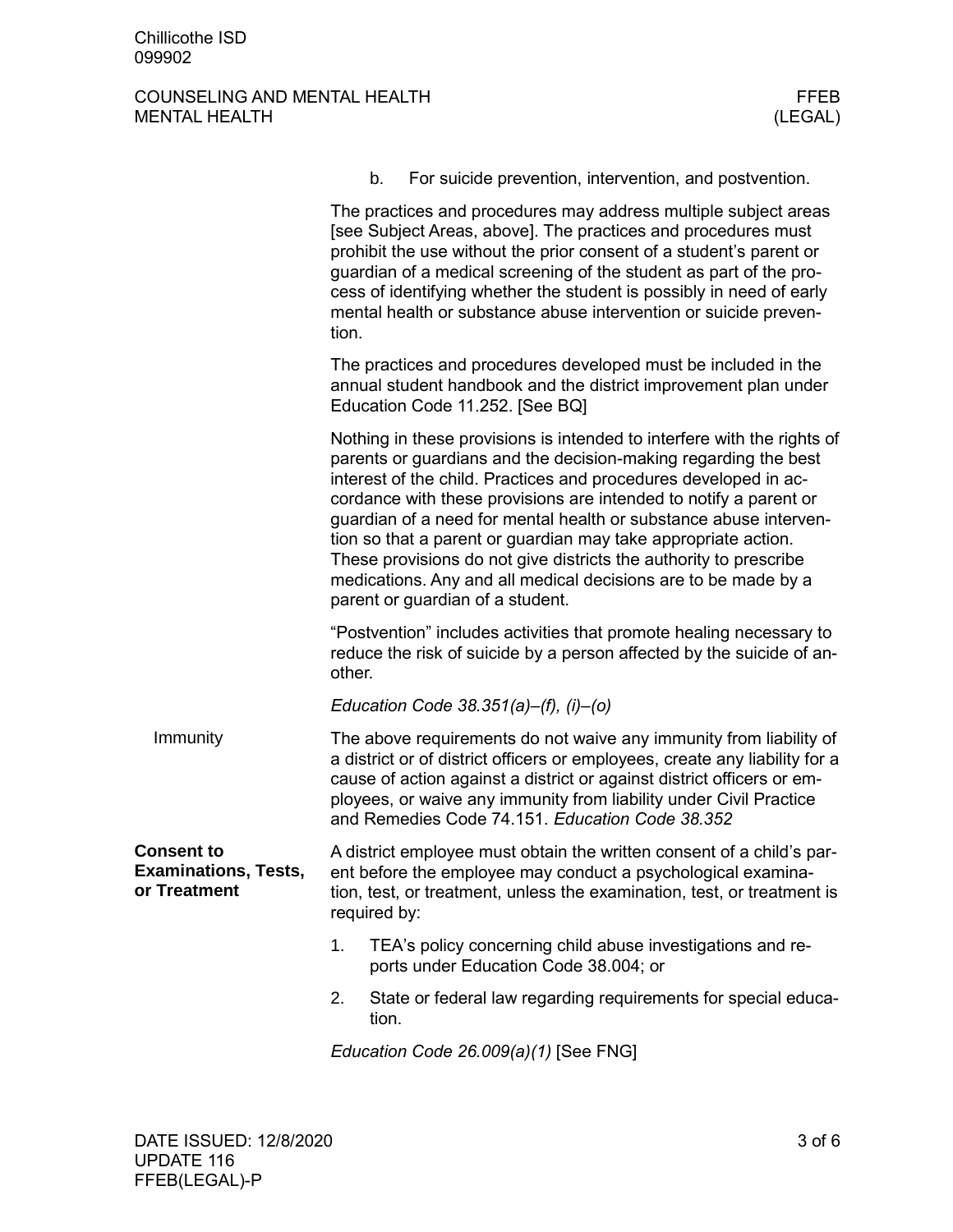# COUNSELING AND MENTAL HEALTH FFEB FFEB MENTAL HEALTH (LEGAL) MENTAL HEALTH

|                                           | [For more information about consent to medical treatment, includ-<br>ing psychological treatment, see FFAC. For information about con-<br>sent to counseling, see FFEA.]                                                                                                                                                                                                                                                                                                                                                                                                                                                                                                                                                                                                                                                                       |  |  |  |
|-------------------------------------------|------------------------------------------------------------------------------------------------------------------------------------------------------------------------------------------------------------------------------------------------------------------------------------------------------------------------------------------------------------------------------------------------------------------------------------------------------------------------------------------------------------------------------------------------------------------------------------------------------------------------------------------------------------------------------------------------------------------------------------------------------------------------------------------------------------------------------------------------|--|--|--|
| <b>Professional's</b><br><b>Authority</b> | A licensed or certified physician, psychologist, counselor, or social<br>worker having reasonable grounds to believe that a child has been<br>sexually, physically, or emotionally abused; is contemplating sui-<br>cide; or is involved in chemical or drug addiction or dependency<br>may:                                                                                                                                                                                                                                                                                                                                                                                                                                                                                                                                                   |  |  |  |
|                                           | 1.<br>Counsel the child without the consent of the child's parents,<br>managing conservator, or guardian;                                                                                                                                                                                                                                                                                                                                                                                                                                                                                                                                                                                                                                                                                                                                      |  |  |  |
|                                           | 2.<br>With or without the consent of a child who is a client, advise<br>the parents, managing conservator, or guardian of the treat-<br>ment given to or needed by the child;                                                                                                                                                                                                                                                                                                                                                                                                                                                                                                                                                                                                                                                                  |  |  |  |
|                                           | 3.<br>Rely on the written statement of the child containing the<br>grounds on which the child has capacity to consent to his or<br>her own treatment as provided above.                                                                                                                                                                                                                                                                                                                                                                                                                                                                                                                                                                                                                                                                        |  |  |  |
| <b>Exception: Court</b><br>Order          | The physician, psychologist, counselor, or social worker may not<br>counsel a child if consent is prohibited by a court order, unless con-<br>sent is obtained as otherwise allowed by law.                                                                                                                                                                                                                                                                                                                                                                                                                                                                                                                                                                                                                                                    |  |  |  |
|                                           | Family Code 32.004(b), (c)                                                                                                                                                                                                                                                                                                                                                                                                                                                                                                                                                                                                                                                                                                                                                                                                                     |  |  |  |
|                                           | [See DP for more information about LSSP and school counselor re-<br>sponsibilities.]                                                                                                                                                                                                                                                                                                                                                                                                                                                                                                                                                                                                                                                                                                                                                           |  |  |  |
| <b>Consent to LSSP</b>                    | Informed consent for a licensed specialist in school psychology<br>(LSSP) must be obtained in accordance with the Individuals with<br>Disabilities Education Improvement Act (IDEIA) and the U.S. De-<br>partment of Education's rules governing parental consent when de-<br>livering school psychological services in the public schools, and is<br>considered to meet the requirements for informed consent under<br>the Texas State Board of Examiners of Psychologists (TSBEP)<br>rules. No additional informed consent, specific to any Texas Behav-<br>ioral Health Executive Council (TBHEC) rules, is necessary in this<br>context. Licensees providing psychological services under 22 Ad-<br>ministrative Code 465.38(e)(2), however, must obtain informed<br>consent as otherwise required by the TBHEC rules. 22 TAC<br>465.38(g) |  |  |  |
| Professional<br>Immunity                  | A psychologist, counselor, or social worker licensed or certified by<br>the state is not liable for damages except those damages that may<br>result from his or her negligence or willful misconduct. Family Code<br>32.004(d)                                                                                                                                                                                                                                                                                                                                                                                                                                                                                                                                                                                                                 |  |  |  |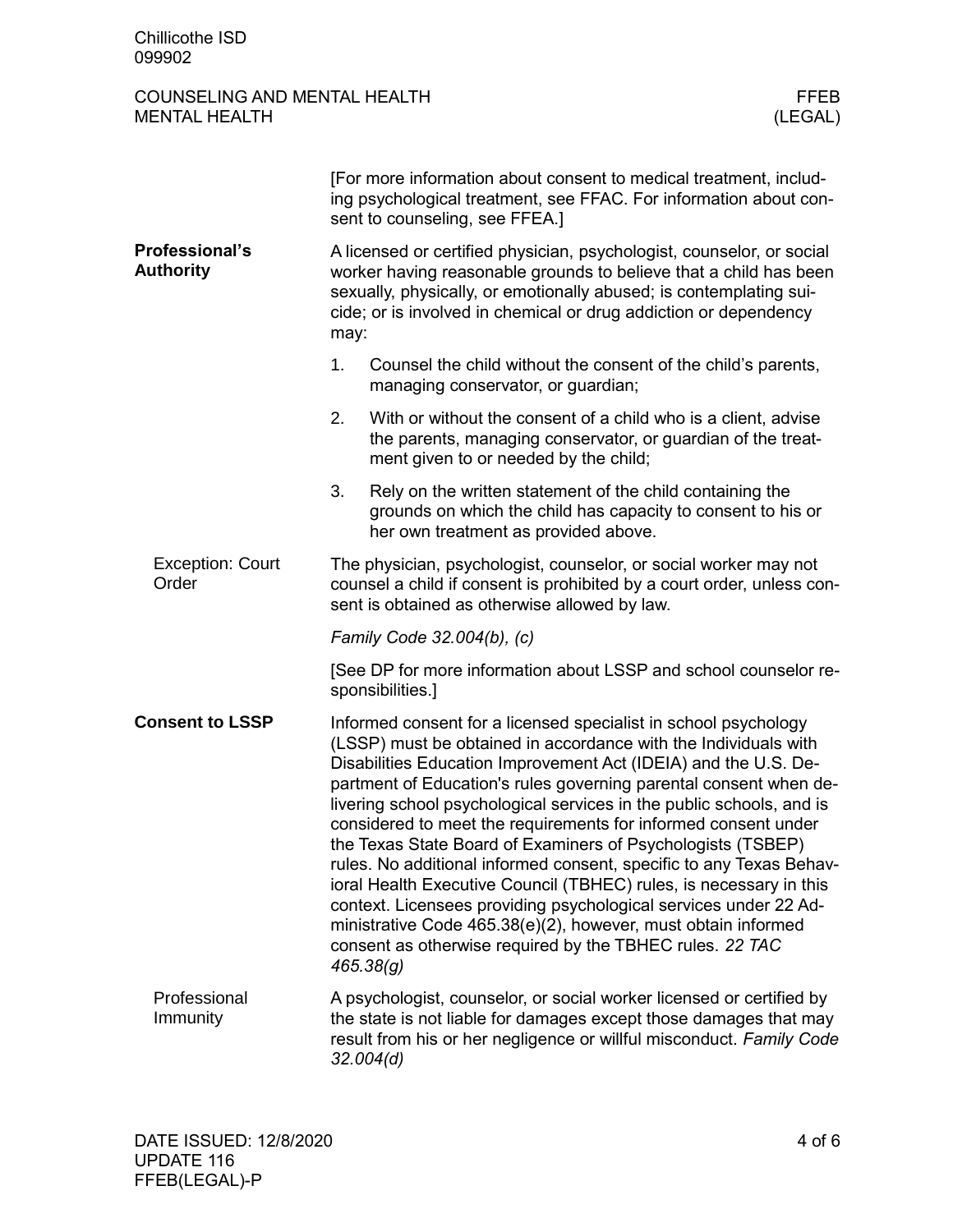# COUNSELING AND MENTAL HEALTH FFEB FFEB MENTAL HEALTH (LEGAL) MENTAL HEALTH

| <b>Outside Counselors</b>                | Neither a district nor an employee of a district may refer a student<br>to an outside counselor for care or treatment of a chemical de-<br>pendency or an emotional or psychological condition unless the<br>district does all of the following: |                                                                                                                                                                                                                                                                                              |  |
|------------------------------------------|--------------------------------------------------------------------------------------------------------------------------------------------------------------------------------------------------------------------------------------------------|----------------------------------------------------------------------------------------------------------------------------------------------------------------------------------------------------------------------------------------------------------------------------------------------|--|
|                                          | 1.                                                                                                                                                                                                                                               | Obtains prior written consent for the referral from the stu-<br>dent's parent, managing conservator, or guardian.                                                                                                                                                                            |  |
|                                          | 2.                                                                                                                                                                                                                                               | Discloses to the student's parent, managing conservator, or<br>guardian any relationship between the district and the outside<br>counselor.                                                                                                                                                  |  |
|                                          | 3.                                                                                                                                                                                                                                               | Informs the student and the student's parent, managing con-<br>servator, or guardian of any alternative public or private<br>source of care or treatment reasonably available in the area.                                                                                                   |  |
|                                          | 4.                                                                                                                                                                                                                                               | Requires the approval of appropriate district personnel before<br>a student may be referred for care or treatment or before a re-<br>ferral is suggested as being warranted.                                                                                                                 |  |
|                                          | 5.                                                                                                                                                                                                                                               | Specifically prohibits any disclosure of a student record that<br>violates state or federal law.                                                                                                                                                                                             |  |
|                                          |                                                                                                                                                                                                                                                  | Education Code 38.010                                                                                                                                                                                                                                                                        |  |
|                                          | [See FFEA for information on the comprehensive guidance pro-<br>gram. See FFB for mental health-care services provided by the<br>threat assessment and safe and supportive school team.]                                                         |                                                                                                                                                                                                                                                                                              |  |
| <b>Psychotropics and</b>                 |                                                                                                                                                                                                                                                  | A district employee may not:                                                                                                                                                                                                                                                                 |  |
| <b>Psychiatric</b><br><b>Evaluations</b> | 1.                                                                                                                                                                                                                                               | Recommend that a student use a psychotropic drug; or                                                                                                                                                                                                                                         |  |
|                                          | 2.                                                                                                                                                                                                                                               | Suggest any particular diagnosis; or                                                                                                                                                                                                                                                         |  |
|                                          | 3.                                                                                                                                                                                                                                               | Use the refusal by a parent to consent to administration of a<br>psychotropic drug to a student or to a psychiatric evaluation<br>or examination of a student as grounds, by itself, for prohibit-<br>ing the child from attending a class or participating in a<br>school-related activity. |  |
|                                          | Psychotropic drug means a substance that is used in the diagno-<br>sis, treatment, or prevention of a disease or as a component of a<br>medication and intended to have an altering effect on perception,<br>emotion, or behavior.               |                                                                                                                                                                                                                                                                                              |  |
|                                          | Education Code 38.016(b) does not:                                                                                                                                                                                                               |                                                                                                                                                                                                                                                                                              |  |
|                                          | 1.                                                                                                                                                                                                                                               | Prevent an appropriate referral under the Child Find system<br>required under 20 U.S.C. Section 1412, as amended; or                                                                                                                                                                         |  |